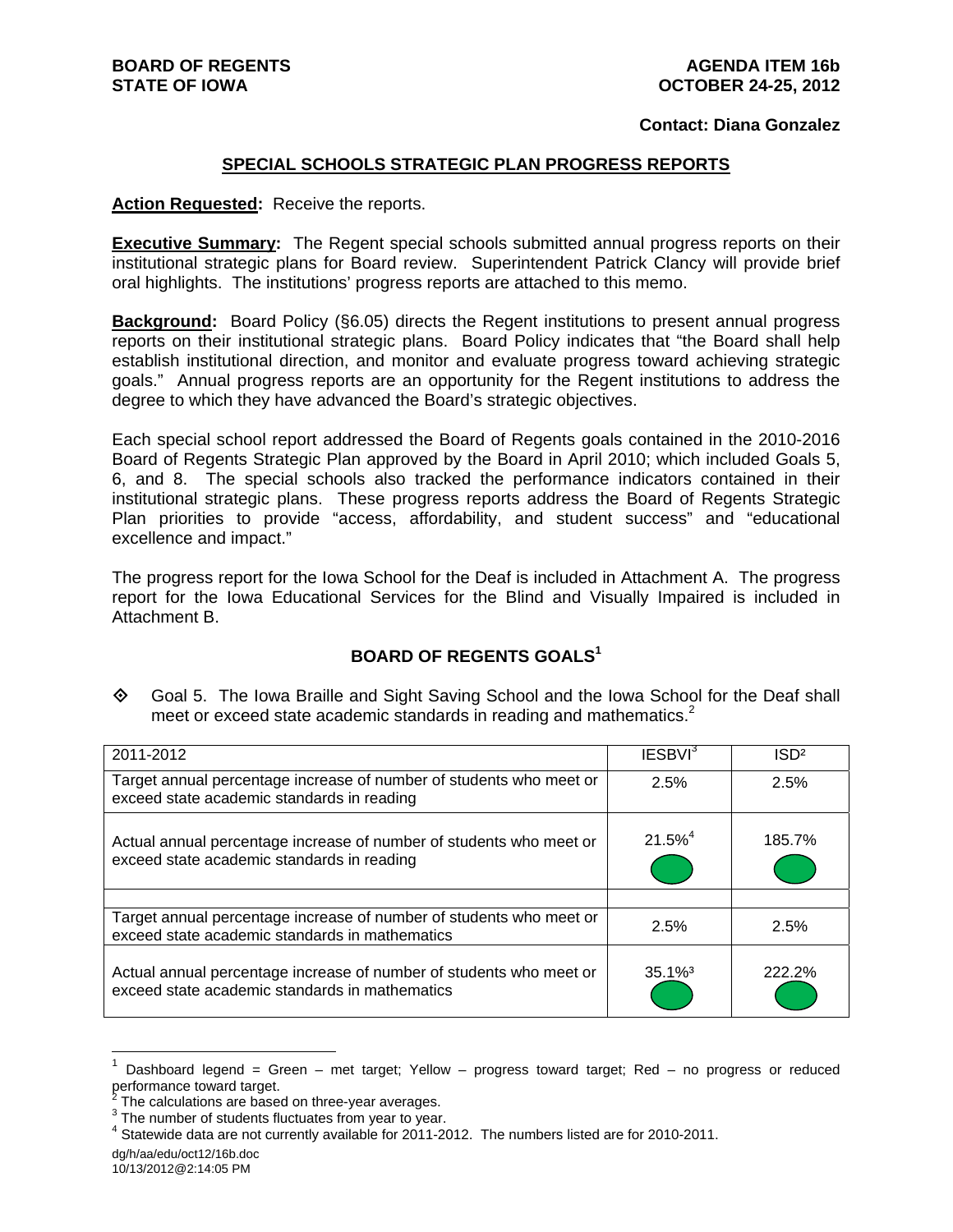Goal 6. Iowa's public universities and special schools will demonstrate that their student outcomes assessment programs help students achieve identified learning goals.

| 2011-2012 - IOWA EDUCATIONAL SERVICES FOR THE BLIND AND VISUALLY<br><b>IMPAIRED</b>                                                                                                                                                                                                                                                                                                                                                                                                                                                                                                                                                                                                                                                                                                                                                                                                                                                                                                                                                                                                                                                                                                                                                                                                                                                                                             | <b>Progress</b> |
|---------------------------------------------------------------------------------------------------------------------------------------------------------------------------------------------------------------------------------------------------------------------------------------------------------------------------------------------------------------------------------------------------------------------------------------------------------------------------------------------------------------------------------------------------------------------------------------------------------------------------------------------------------------------------------------------------------------------------------------------------------------------------------------------------------------------------------------------------------------------------------------------------------------------------------------------------------------------------------------------------------------------------------------------------------------------------------------------------------------------------------------------------------------------------------------------------------------------------------------------------------------------------------------------------------------------------------------------------------------------------------|-----------------|
| Has a student outcomes assessment plan been developed for IBSSS? Describe the<br>participative process that was used to develop the plan.                                                                                                                                                                                                                                                                                                                                                                                                                                                                                                                                                                                                                                                                                                                                                                                                                                                                                                                                                                                                                                                                                                                                                                                                                                       |                 |
| Student outcomes assessment plans are at varying stages of development and<br>implementation in five areas which include early childhood, transition, expanded core<br>curriculum, Braille, and achievement in literacy and mathematics. Faculty and other<br>leadership personnel have been engaged in the development of each plan and in the<br>collection of baseline data to establish targets. Planning meetings began in 2010-2011<br>school year with period meetings and 2-3 person teams working on each of the five focus<br>areas.                                                                                                                                                                                                                                                                                                                                                                                                                                                                                                                                                                                                                                                                                                                                                                                                                                  |                 |
|                                                                                                                                                                                                                                                                                                                                                                                                                                                                                                                                                                                                                                                                                                                                                                                                                                                                                                                                                                                                                                                                                                                                                                                                                                                                                                                                                                                 |                 |
| Have targets been established for collecting and using assessment results?<br>Describe the targets and the process for collecting and using assessment results.                                                                                                                                                                                                                                                                                                                                                                                                                                                                                                                                                                                                                                                                                                                                                                                                                                                                                                                                                                                                                                                                                                                                                                                                                 |                 |
| Plans for each area include purpose, goal, accountability measure, target, data collection<br>and organization, data decision-making, and action plan. All plans are developed to at least<br>the level of collecting and analyzing baseline data to establish targets. For those whose<br>baseline data are not yet collected, a procedure is in place for the collection of the<br>Targets have been set for transition and achievement in literacy and<br>information.<br>mathematics. Data are gathered for Braille with targets to be established. Data are being<br>gathered for early childhood and expanded core curriculum.                                                                                                                                                                                                                                                                                                                                                                                                                                                                                                                                                                                                                                                                                                                                            |                 |
| Describe the ongoing student outcomes assessments included in the plan.                                                                                                                                                                                                                                                                                                                                                                                                                                                                                                                                                                                                                                                                                                                                                                                                                                                                                                                                                                                                                                                                                                                                                                                                                                                                                                         |                 |
| Student assessment varies with each focus area. For achievement in the areas of literacy<br>and mathematics, the student assessment is the lowa Test of Basic Skills, lowa Test of<br>Educational Development, or Iowa Alternative Assessment. National percentile rank scores<br>are used with proficiency levels established by the Iowa Department of Education. Students<br>are assessed at grades 3-8 and 11 in literacy and mathematics; and grades 5, 8, and 11 for<br>science. For Braille, the Assessment of Braille Literacy Skills (ABLS) is used with students<br>assessed for functional literacy, emergent literacy, and academic literacy. An annual<br>assessment of all students receiving Braille instruction is reported. For early childhood, the<br>Early Childhood Outcomes (ECO) is used to measure social-emotional skills, acquisition<br>and use of knowledge and skills and appropriate behavior. Scores are reported on an<br>annual basis. For the expanded core curriculum, progress toward greater independence as<br>measured by outcomes on Individual Education Programs (IEPs) goals is used.<br>In.<br>transition, a document review process ensure effective transition plans are in place by<br>meeting the Indicator 13 elements of the Part B State Performance Plan is used to ensure<br>progress toward positive transition outcomes. |                 |
| Has the student outcomes assessment plan been implemented and communicated                                                                                                                                                                                                                                                                                                                                                                                                                                                                                                                                                                                                                                                                                                                                                                                                                                                                                                                                                                                                                                                                                                                                                                                                                                                                                                      |                 |
| throughout the campus?                                                                                                                                                                                                                                                                                                                                                                                                                                                                                                                                                                                                                                                                                                                                                                                                                                                                                                                                                                                                                                                                                                                                                                                                                                                                                                                                                          |                 |
| The establishment and communication of the five priority areas has been communicated to<br>all faculty and staff through professional development activities at the beginning of the<br>school year. Information and data, when available, were shared with faculty in each of the<br>priority areas. Action plans are under development; the plans will articulate additional<br>actions to be taken by the faculty to advance achievement toward the targets.<br>The<br>implementation of the plans is a fluid process; initial implementation of actions in each of the<br>priority areas has occurred and more specific actions will follow.                                                                                                                                                                                                                                                                                                                                                                                                                                                                                                                                                                                                                                                                                                                                |                 |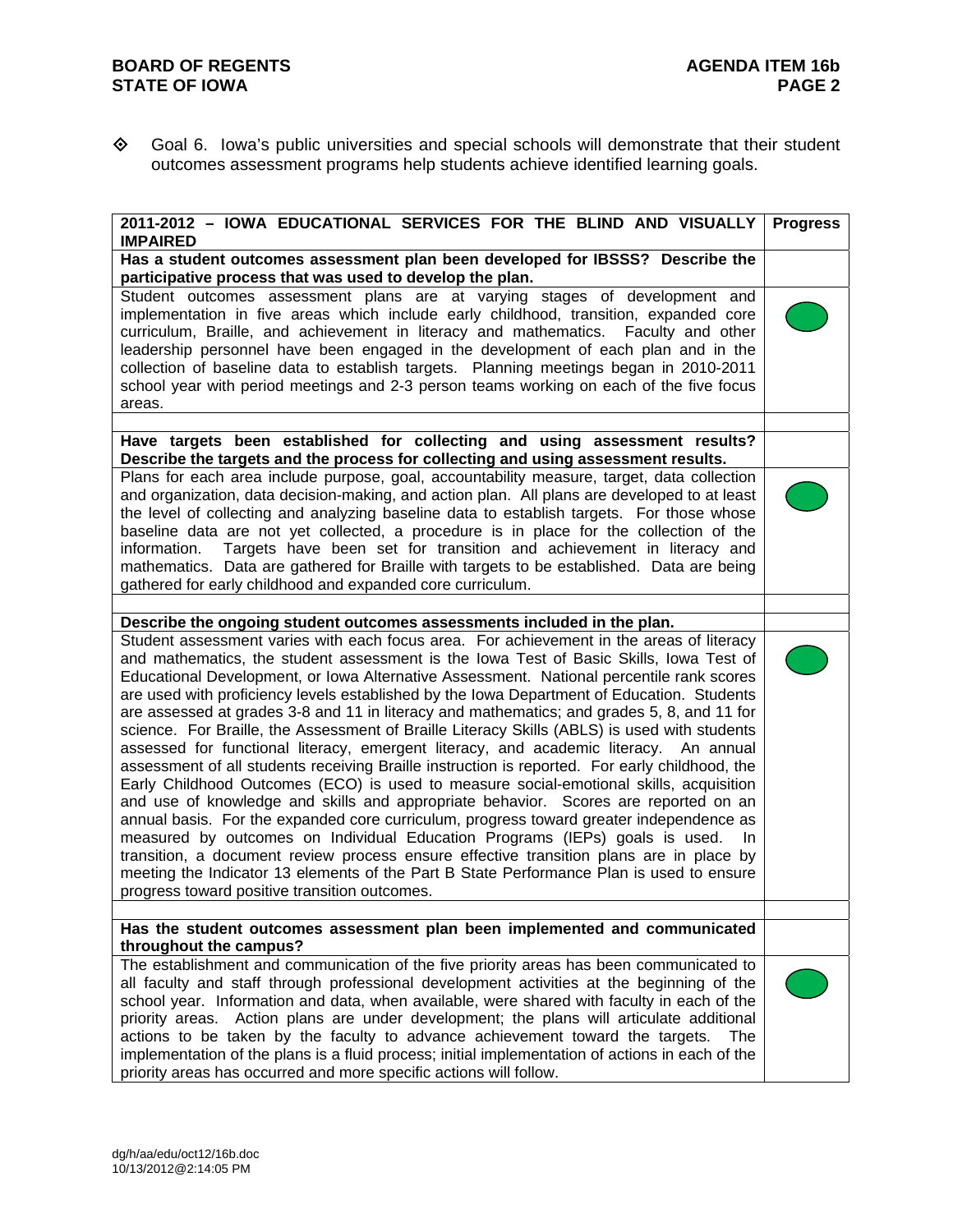| 2011-2012 - IOWA SCHOOL FOR THE DEAF                                                                                                                                                                                                                                                                                                                                                                                                                                                                                                                                                                                                                                                                                                                                                                                                                                                                                                                                                                                                                                                                                                                                                                                                                                                                                                                                                                                                                                                                                                                                                                                                                                                                                                         | <b>Progress</b> |
|----------------------------------------------------------------------------------------------------------------------------------------------------------------------------------------------------------------------------------------------------------------------------------------------------------------------------------------------------------------------------------------------------------------------------------------------------------------------------------------------------------------------------------------------------------------------------------------------------------------------------------------------------------------------------------------------------------------------------------------------------------------------------------------------------------------------------------------------------------------------------------------------------------------------------------------------------------------------------------------------------------------------------------------------------------------------------------------------------------------------------------------------------------------------------------------------------------------------------------------------------------------------------------------------------------------------------------------------------------------------------------------------------------------------------------------------------------------------------------------------------------------------------------------------------------------------------------------------------------------------------------------------------------------------------------------------------------------------------------------------|-----------------|
| Has a student outcomes assessment plan been developed for ISD? Describe the                                                                                                                                                                                                                                                                                                                                                                                                                                                                                                                                                                                                                                                                                                                                                                                                                                                                                                                                                                                                                                                                                                                                                                                                                                                                                                                                                                                                                                                                                                                                                                                                                                                                  |                 |
| participative process that was used to develop the plan.                                                                                                                                                                                                                                                                                                                                                                                                                                                                                                                                                                                                                                                                                                                                                                                                                                                                                                                                                                                                                                                                                                                                                                                                                                                                                                                                                                                                                                                                                                                                                                                                                                                                                     |                 |
| ISD has an assessment plan that was developed by faculty and school administration<br>(principals and superintendent). Outcomes assessments of student achievement and<br>progress trends, as well as Individualized Education Program (IEP) progress for each<br>student, are included. Parents are also involved annually for the IEP development and<br>review of outcomes. Currently, the School Improvement Team is collaborating with Green<br>Hills AEA consultants and the entire ISD faculty to improve the plan. The team meets at<br>least once a month to work on the plan development; smaller groups meet more often to<br>work on parts of the plan.                                                                                                                                                                                                                                                                                                                                                                                                                                                                                                                                                                                                                                                                                                                                                                                                                                                                                                                                                                                                                                                                          |                 |
|                                                                                                                                                                                                                                                                                                                                                                                                                                                                                                                                                                                                                                                                                                                                                                                                                                                                                                                                                                                                                                                                                                                                                                                                                                                                                                                                                                                                                                                                                                                                                                                                                                                                                                                                              |                 |
| Have targets been established for collecting and using assessment results?<br>Describe the targets and the process for collecting and using assessment results.                                                                                                                                                                                                                                                                                                                                                                                                                                                                                                                                                                                                                                                                                                                                                                                                                                                                                                                                                                                                                                                                                                                                                                                                                                                                                                                                                                                                                                                                                                                                                                              |                 |
| Annual assessment collection targets for ISD students include Northwest Evaluation<br>Association Measures of Academic progress twice annually for each student for whom it is<br>appropriate from grades 2-12 (October and March); lowa Test of Basic Skills or lowa Test of<br>Educational Development once annually for all students for whom it is appropriate from<br>grades 3-12 (January); Measures of Academic Progress once annually for preschool<br>through 1 <sup>st</sup> grade; lowa Alternate Assessment (in lieu of ITBS/ITED) once annually for<br>students for whom it is appropriate in grades 3, 5, 8, and 11; specific speech/language tests<br>for an overall triennial evaluation (under the Individuals with Disabilities Education Act) such<br>as the Peabody Picture Vocabulary Test for preschool through grade 8 and high school<br>assessments in grades 9-12; other appropriate evaluations such as the Woodcock-Johnson<br>assessment of educational progress for triennial IDEA evaluations; Accelerated Reader and<br>Accelerated Math tests weekly for grades 3-8; the Scholastic Reading Inventory (SRI) once<br>annually for grades 9-12; the ACT as arranged for students for whom it is appropriate in<br>grades 9-12; the COMPASS as arranged for students for whom it is appropriate in grades<br>9-12 (for community college admission); and teacher made tests for content understanding<br>daily or weekly for all grades. The data are used to determine progress and identify areas<br>that need extra support or adjustments to instruction, such as, vocabulary or mathematics<br>story problems. All results are used for IEP team planning and course of study planning for<br>all grades. |                 |
|                                                                                                                                                                                                                                                                                                                                                                                                                                                                                                                                                                                                                                                                                                                                                                                                                                                                                                                                                                                                                                                                                                                                                                                                                                                                                                                                                                                                                                                                                                                                                                                                                                                                                                                                              |                 |
| Describe the ongoing student outcomes assessments included in the plan.                                                                                                                                                                                                                                                                                                                                                                                                                                                                                                                                                                                                                                                                                                                                                                                                                                                                                                                                                                                                                                                                                                                                                                                                                                                                                                                                                                                                                                                                                                                                                                                                                                                                      |                 |
| ISD's plan uses these ongoing assessments - Accelerated Reader and Accelerated Math<br>tests weekly for grades 3-8; Accelerated Reader and ALEKS (Assessment and Learning in<br>Knowledge Spaces for mathematics) weekly for grades 9-12; and teacher made tests for<br>content understanding daily or weekly for all grades. AR, AM, and ALEKS are all<br>computerized assessment formats and students are able to test via computer with<br>immediate feedback about areas they need to address with their teachers.                                                                                                                                                                                                                                                                                                                                                                                                                                                                                                                                                                                                                                                                                                                                                                                                                                                                                                                                                                                                                                                                                                                                                                                                                       |                 |
| Has the student outcomes assessment plan been implemented and communicated                                                                                                                                                                                                                                                                                                                                                                                                                                                                                                                                                                                                                                                                                                                                                                                                                                                                                                                                                                                                                                                                                                                                                                                                                                                                                                                                                                                                                                                                                                                                                                                                                                                                   |                 |
| throughout the campus?                                                                                                                                                                                                                                                                                                                                                                                                                                                                                                                                                                                                                                                                                                                                                                                                                                                                                                                                                                                                                                                                                                                                                                                                                                                                                                                                                                                                                                                                                                                                                                                                                                                                                                                       |                 |
| The student outcomes assessment plan has been implemented and communicated with all<br>faculty, students (with a special focus on involving students in their goal-setting for<br>achievement testing and ongoing instruction and assessment), and parents. The plan has<br>also been communicated to related service providers (e.g., speech and language therapists,<br>teacher assistants, and local district/AEA personnel involved with students from their areas).<br>Additional modifications to the student outcomes assessment plan that result from the<br>School Improvement Team's efforts with be disseminated during 2012-2013.                                                                                                                                                                                                                                                                                                                                                                                                                                                                                                                                                                                                                                                                                                                                                                                                                                                                                                                                                                                                                                                                                                |                 |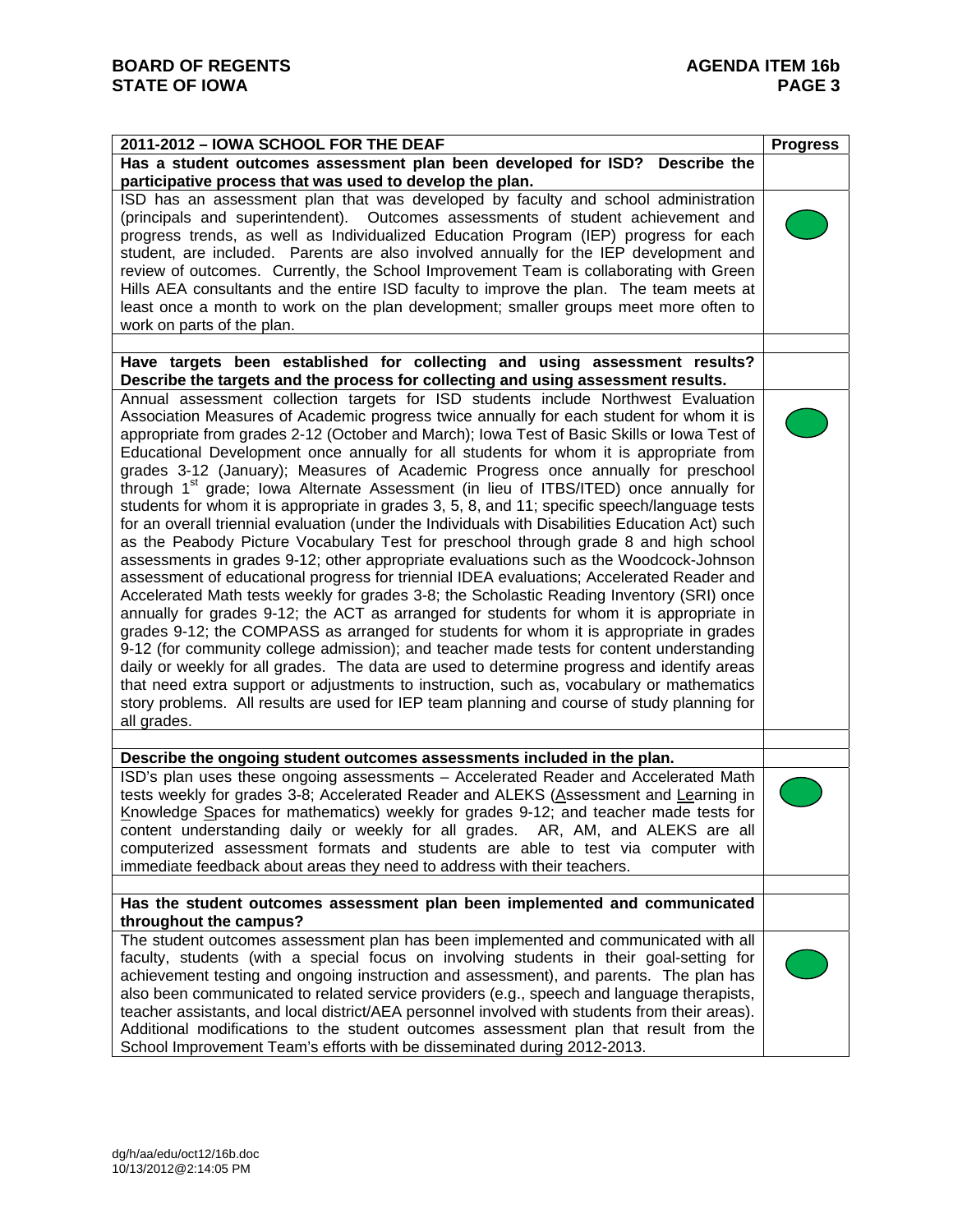### **BOARD OF REGENTS AGENUS AGENDA ITEM 16b STATE OF IOWA** PAGE 4

◆ Goal 8. Iowa's public universities and special schools shall be increasingly efficient and productive.

The special schools benefit from purchasing savings and vendor negotiations conducted by the universities for goods and services.

#### **Institutional Strategic Plans**

Iowa School for the Deaf. There are four priorities in the Iowa School for the Deaf Strategic Plan:

- $\Rightarrow$  Ensure high quality educational opportunities for students.
- $\Rightarrow$  Ensure high quality transition services for students.
- $\Rightarrow$  Ensure high quality outreach services statewide.
- $\Rightarrow$  Demonstrate effective stewardship of resources.

Iowa Educational Services for the **Blind and Visually Impaired**. The goals of the Statewide System for Vision Services provide the framework for the implementation of the strategic initiatives of the Statewide System:

- $\Rightarrow$  Provide equitable access to a continuum of high quality services for all students in Iowa who are blind and visually impaired, including those with multiple disabilities.
- $\Rightarrow$  Assure an adequate supply of highly trained teachers and orientation and mobility specialists.
- $\Rightarrow$  Assure adequate and professional supervision, ongoing professional development, and equitable job assignments for professionals working with blind and visually impaired students.
- $\Rightarrow$  Eliminate duplication in service delivery by creating a seamless coordinated system of services to blind and visually impaired students across multiple funding sources and agencies responsible for this population.
- $\Rightarrow$  Maintain a center of excellence in Iowa for discipline specific expertise at Iowa Braille and Sight Saving School.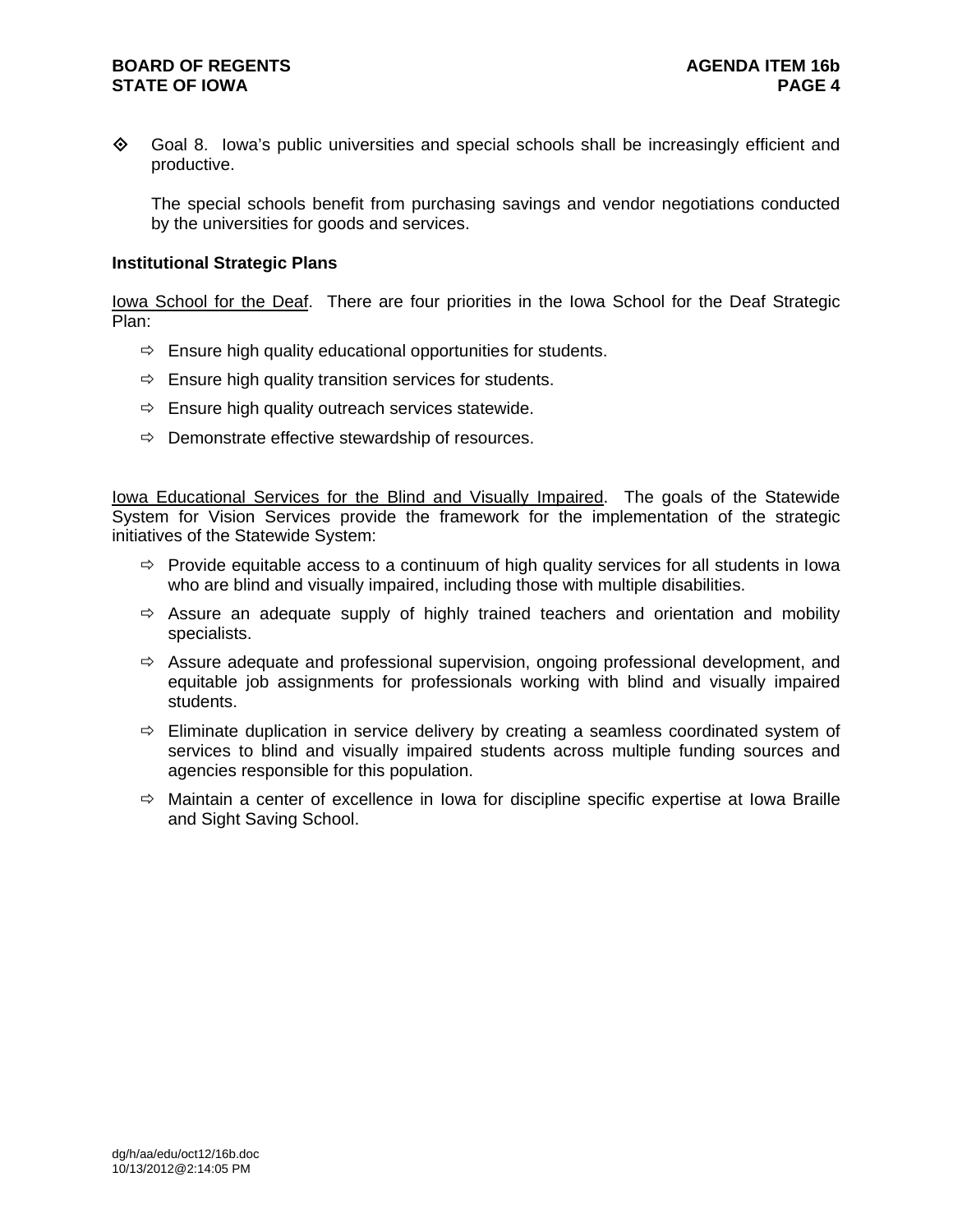#### **IOWA EDUCATIONAL SERVICES FOR THE BLIND AND VISUALLY IMPAIRED**  STRATEGIC PLAN UPDATE OCTOBER 2012

| Goal 1. The Statewide System for Vision Services, in<br>collaboration with other service providers, shall increase the<br>availability and participation in intense services in regions of the<br>state.<br><b>Accountability Measure.</b> Trend data on the availability and<br>participation in regional services to meet the expanded core<br>curriculum needs of students who are blind or visually impaired.<br>Target. All students will have an opportunity to access regional<br>services for needs in the expanded core curriculum, as based on<br>needs assessment and Individual Education Programs.<br>Goal 2. The Statewide System for Vision Services shall develop | More than a 20% increase in participation occurred<br>from the prior year. Events were held in seven of the<br>nine AEAs although events were planned for all nine.<br>The Statewide System will continue to increase<br>access in regions of the state where opportunities<br>are limited and to increase unduplicated student<br>count participation. |
|-----------------------------------------------------------------------------------------------------------------------------------------------------------------------------------------------------------------------------------------------------------------------------------------------------------------------------------------------------------------------------------------------------------------------------------------------------------------------------------------------------------------------------------------------------------------------------------------------------------------------------------------------------------------------------------|---------------------------------------------------------------------------------------------------------------------------------------------------------------------------------------------------------------------------------------------------------------------------------------------------------------------------------------------------------|
| and implement a process for determining and meeting the full<br>continuum of service needs including the long term residential<br>needs of students who are blind or visually impaired.                                                                                                                                                                                                                                                                                                                                                                                                                                                                                           |                                                                                                                                                                                                                                                                                                                                                         |
| <b>Accountability Measure.</b> Trend data on the number of students<br>requiring a long term residential component with a decrease in<br>number and length of stay.                                                                                                                                                                                                                                                                                                                                                                                                                                                                                                               |                                                                                                                                                                                                                                                                                                                                                         |
| Target. By September 2012, a process will be in place and<br>working effectively, as measured by Individual Education Program<br>goals and services being meet, for meeting the full continuum of<br>service needs including the long term residential needs of<br>students who are blind or visually impaired.                                                                                                                                                                                                                                                                                                                                                                   | The process was developed more than a year before<br>the target date and has been operational for 12<br>months. Students are being served well and the<br>process has been used effectively with a small<br>number of students. The Feasibility Study and<br>Planning Committee is examining statewide access<br>to a full continuum of services.       |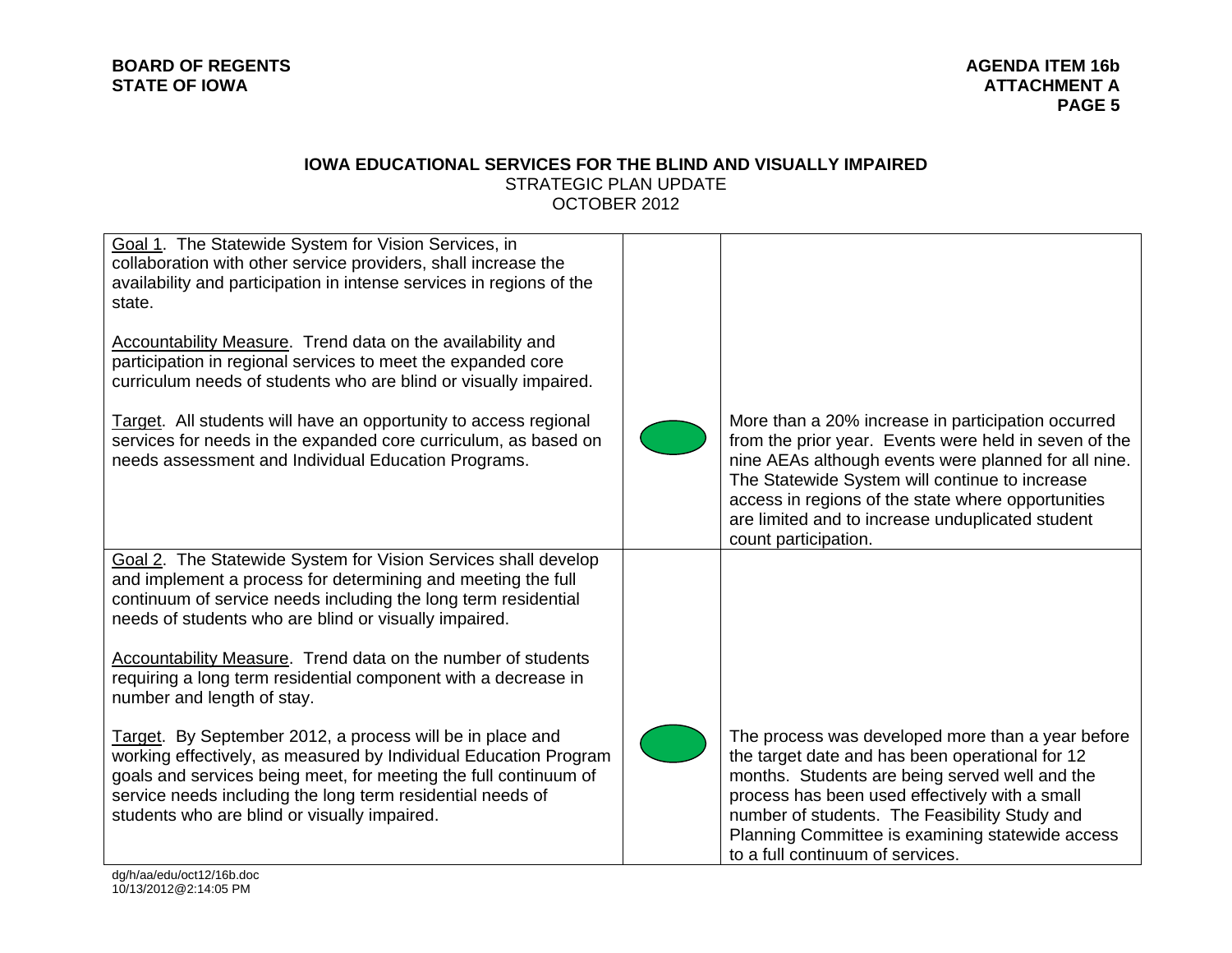# **BOARD OF REGENTS** AGENDA ITEM 16b **STATE OF IOWA ATTACHMENT A**

**PAGE 6** 

Goal 3. The Statewide System for Vision Services shall increase the percent of students who by age 16 have transition plans for improved post-secondary outcomes.

Accountability Measure. Trend data on the percent of students who have transition goals and outcomes in place by age 16 including appropriate measurable postsecondary goals that are annually updated and based upon an age appropriate transition assessment, transition services, including courses of study, that will reasonably enable the student to meet those postsecondary goals, and annual IEP goals related to the student's transition service needs. For 2007, 35% of all students with an IEP met this criteria; 2009, 55%; 2010, 66.48%.

Target. Increase to 100% the students who have transition goals and outcomes in place by age 16 including appropriate measurable postsecondary goals that are updated annually and based upon an age appropriate transition assessment, transition services, including courses of study, that will reasonably enable the student to meet those postsecondary goals, and annual IEP goals related to the student's transition service needs.

2011 – 98% 2010 – 66.48%  $2009 - 55\%$ 2007 – 35%

The percentage of students meeting these criteria has increased by 63 percentage point in the past four years and is approximating the target of 100% for 2016. Increased focus on this important area has made a difference in preparing students for postsecondary outcomes. Progress toward the goal has exceeded the target and is sufficient to meet the goal.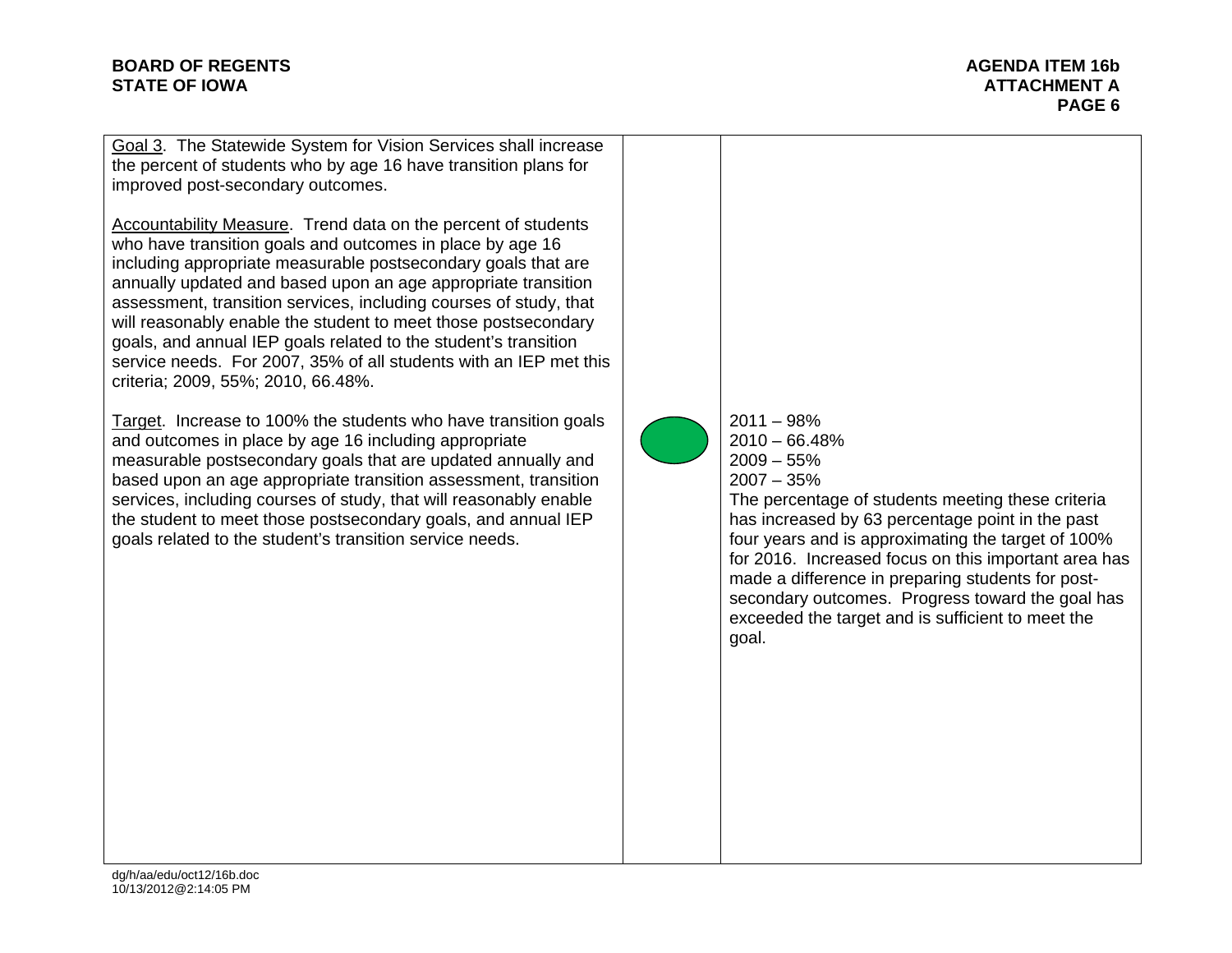# **BOARD OF REGENTS** AGENDA ITEM 16b **STATE OF IOWA ATTACHMENT A**

**PAGE 7** 

Goal 4 (BOR Goal 5). The Statewide System for Vision Services shall meet or exceed state academic standards for performance in reading and mathematics.

Accountability Measure. Trend data on the proportion of Statewide System for Vision Services students who meet or exceed state academic standards in reading and mathematics.

Target. Increase by 15% the number of students served by the Statewide System for Vision Services (in conjunction with other partners) who meet or exceed state academic standards in reading by 2016.

Target. Increase by 15% the number of students served by the Statewide System for Vision Services (in conjunction with other partners) who meet or exceed state academic standards in mathematics by 2016.



The percentage of students proficient in reading increased by eight points from 38% in 2010 to 46% in 2011. The number of students proficient in reading also increased from 71 in 2010 to 96 in 2011. Using a three-year average, the number of students proficient in reading increased beyond the target (2007-09 = 55; 2009-2011 = 71). However, the number of students assessed and reported also increased with a greater percentage non-proficient in reading. Therefore, the three year average percentage of students proficient in reading dropped from 47% to 44%. State average in reading for students with disabilities ranged by grade from 26.7% to 41.3%



The percentage of students proficient in mathematics increased by seven points from 42% in 2010 to 49% in 2011. The number of students proficient in mathematics increased from 78 in 2010 to 104 in 2011. Using a three-year average, the number of students proficient in mathematics increased beyond the target  $(2007-09 = 51; 2009-2011 = 83)$ . However, the number of students assessed and reported also increased with a greater percentage non-proficient in mathematics. State averages in mathematics for students with disabilities ranged from 31.4% to 50.2%.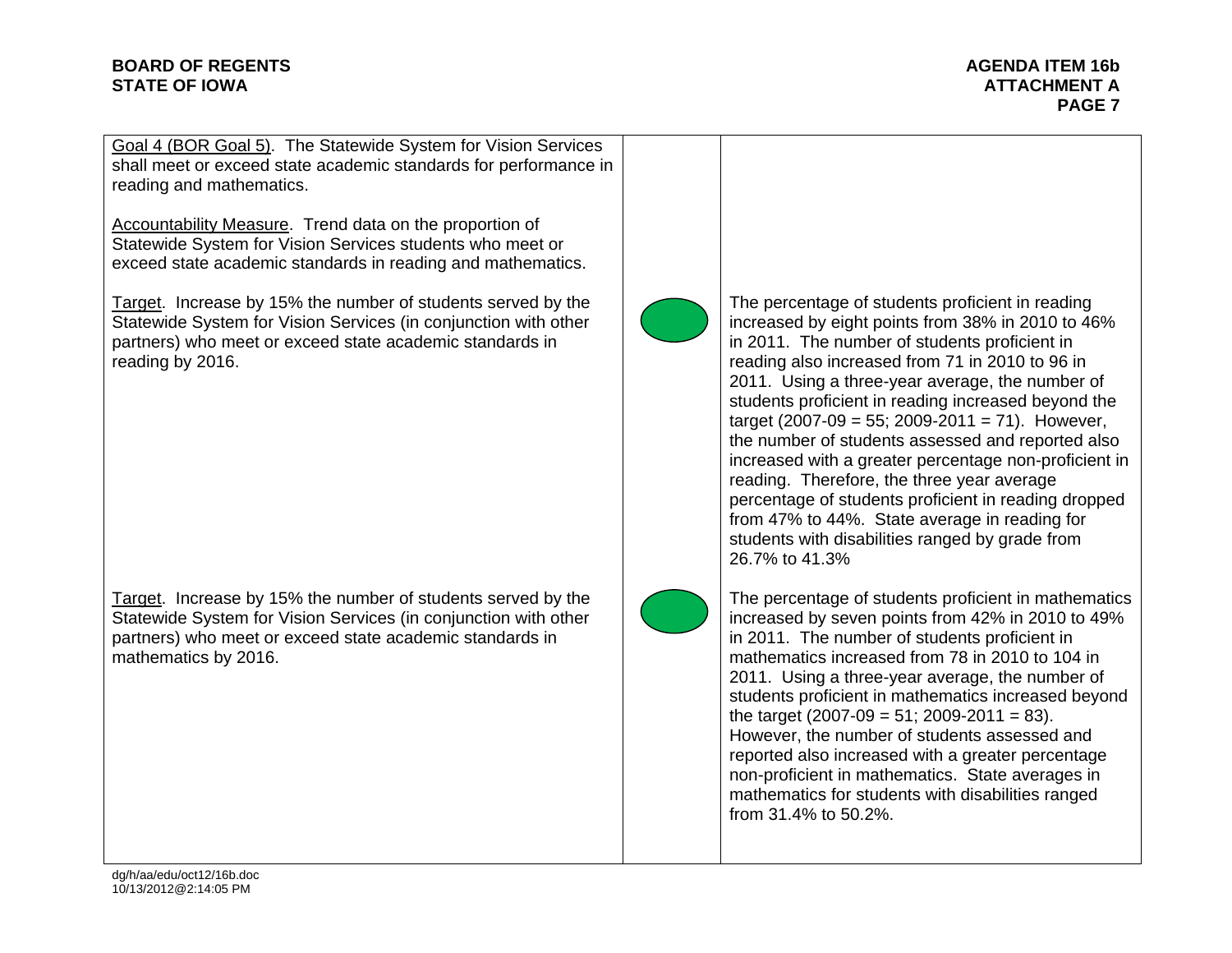# **BOARD OF REGENTS** AGENDA ITEM 16b **STATE OF IOWA ATTACHMENT A**  $\blacksquare$

**PAGE 8** 

Goal 5 (BOR Goal 6). The Statewide System for Vision Services (in conjunction with other partners) will demonstrate that their student outcomes assessment programs help students achieve identified learning goals.

Accountability Measure. Trend data on the results of student outcomes assessment programs served by the Statewide System for Vision Services.

Target. By June 20, 2011, Statewide System for Vision Services, in collaboration with faculty, will develop student outcomes assessment plans for each academic program and establish targets for collecting and using assessment results.

Expanded Core Curriculum

Braille. All students using Braille for reading and/or writing will increase their Braille literacy skills by an average of 75% by 2016.



Student outcomes assessment plans are developed in the five areas of achievement in literacy, mathematics, transition, early childhood, and expanded core curriculum. Early childhood is dependent on additional work from the Iowa Department of Education. Achievement targets are established for literacy, mathematics, Braille, and transition. Baseline data are being gathered and analyzed for expanded core curriculum to establish targets. Additional action steps are under development.



Expanded Core Curriculum targets for regional activities and increased participation met its target as reported in Goal 1. Baseline data are being gathered on student increased independence in the areas of the Expanded Core Curriculum as reported through Individual Education Program (IEP) progress monitoring. Baseline data will be gathered by January 2013 with targets established based on analysis of the data.



The ABLS is a Braille literacy assessment tool which provides a summary of different skills that may be met at various times and provides a way to track student progress toward attaining Braille literacy skills. Baseline data were gathered in May 2011 and annual progress data were gathered in May 2012.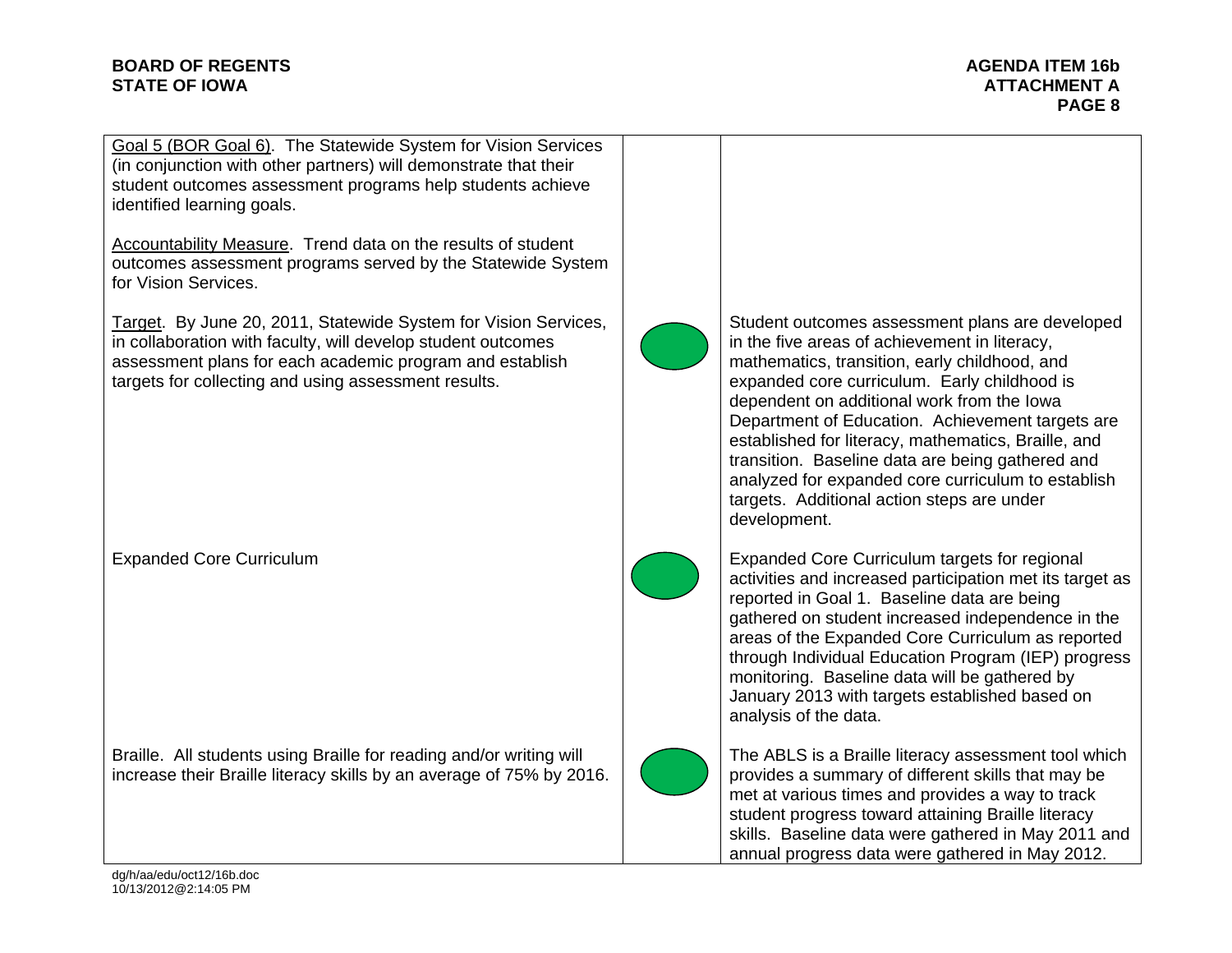| Early Childhood                                                                                                                                                                                                         | Data were reported on the majority of students<br>receiving Braille instruction with 95% of the students<br>making at 15% increase in skills from their baseline<br>scores (one student had an increase of 10.7%). Skill<br>increases ranged from 10.7% to 950%.<br>Early childhood and early intervention remain<br>primary areas of focus and primary areas of<br>measurement for student outcomes assessment.<br>Targets are yet to be established because the lowa<br>Department of Education is in the process of<br>developing meaningful measures for early childhood.<br>The Statewide System continues to work with the<br>Iowa Department of Education and will align its<br>measures with the Department's. |
|-------------------------------------------------------------------------------------------------------------------------------------------------------------------------------------------------------------------------|------------------------------------------------------------------------------------------------------------------------------------------------------------------------------------------------------------------------------------------------------------------------------------------------------------------------------------------------------------------------------------------------------------------------------------------------------------------------------------------------------------------------------------------------------------------------------------------------------------------------------------------------------------------------------------------------------------------------|
| Goal 6 (BOR Goal 8). Iowa Braille and Sight Saving School and<br>the Statewide System for Vision Services shall be increasingly<br>efficient and productive.                                                            |                                                                                                                                                                                                                                                                                                                                                                                                                                                                                                                                                                                                                                                                                                                        |
| Accountability Measure. Inter-institutional efficiencies and cost-<br>savings resulting from collaborative initiatives within and between<br>the Regent institutions.                                                   |                                                                                                                                                                                                                                                                                                                                                                                                                                                                                                                                                                                                                                                                                                                        |
| Target. By January 1, 2011, the Board Office and institutions will<br>define accountability measures, set a baseline of performance,<br>and establish targets for inter-institutional efficiencies and cost<br>savings. | The Special Schools benefit from purchasing savings<br>and vendor negotiations conducted by the<br>universities for goods and services.                                                                                                                                                                                                                                                                                                                                                                                                                                                                                                                                                                                |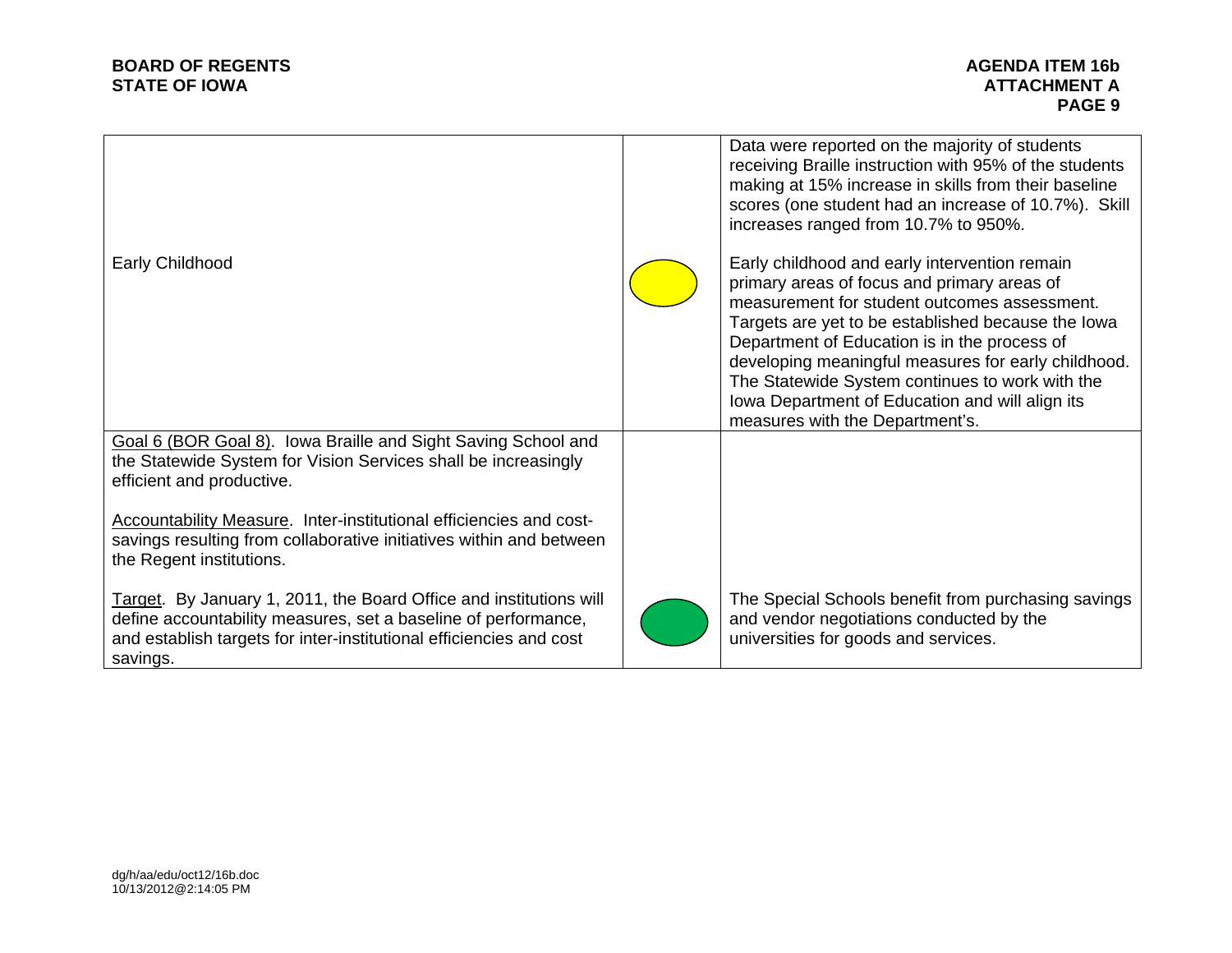# **IOWA SCHOOL FOR THE DEAF** STRATEGIC PLAN UPDATE OCTOBER 2012

| Goal 1 (BOR Goal 5). The lowa School for the Deaf shall meet or<br>exceed state academic standards in reading and mathematics. |
|--------------------------------------------------------------------------------------------------------------------------------|
| Accountability Measure. Trend data on the proportion of Iowa<br>School for the Deaf students who meet or exceed state academic |
| standards (proficiency) in reading and mathematics. Assessment                                                                 |
| data are from the Iowa Assessments (formerly the Iowa Test of                                                                  |

Basic Skills and the Iowa Test of Educational Development.)

Target. The Iowa School for the Deaf shall increase by 15% the number of students who meet or exceed state academic standards in reading by 2016.

Target. The Iowa School for the Deaf shall increase by 15% the number of students who meet or exceed state academic standards in mathematics by 2016.



The percentage of students proficient in reading increased by 17 points from 15% in 2011 to 32% in 2012. The number of students proficient in reading increased from 10 in 2011 to 20 in 2012. Using a three-year average, the number of students proficient in reading increased beyond the target  $(2007-09 = 4; 2010-2012 = 15)$ . The number of students who are proficient in reading increased from 15% to 22%. The state average in reading for students with disabilities ranged by grade from 26.7% to 41.3%.



The percentage of students proficient in mathematics increased by 21 points from 25% in 2011 to 46% in 2012. The number of students proficient in mathematics increased from 17 in 2011 to 29 in 2012. Using a three-year average, the number of students proficient in mathematics increased beyond the target  $(2007-09 = 4; 2010-12 = 19)$ . The percent proficient in mathematics increased from 17% to 27%. The state average in mathematics for students with disabilities ranged from 31.4% to 50.2%.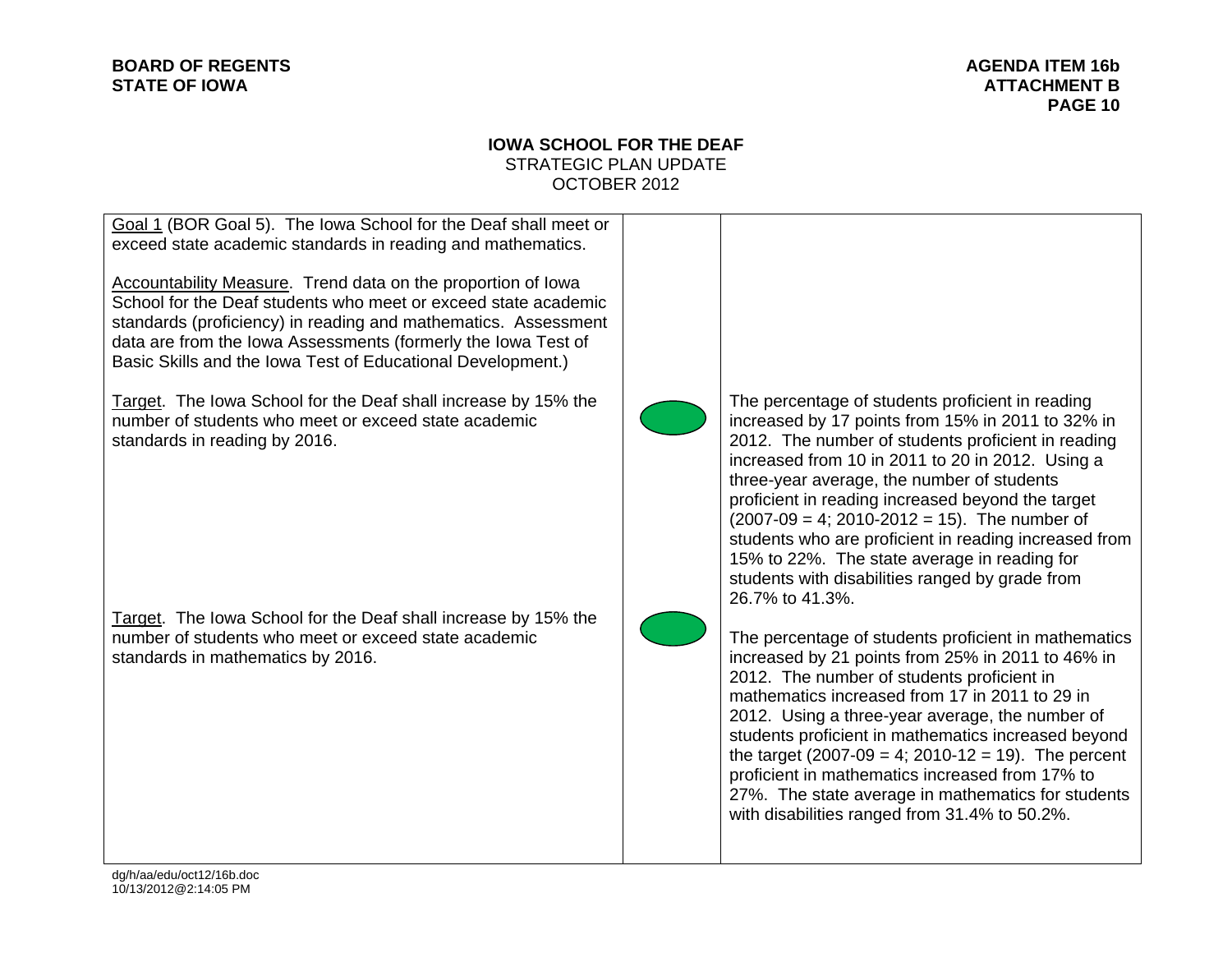# **BOARD OF REGENTS** AGENUS AGENDA ITEM 16b **STATE OF IOWA** ATTACHMENT B AND A STATE OF IOWA

**PAGE 11** 

Goal 2. The Iowa School for the Deaf shall identify and adopt additional tools, professional development, and instructional strategies to motivate reluctant and struggling readers. Accountability Measure. Trend data of annual reading gains for students specifically identified as struggling readers. Struggling readers are defined as those not meeting state proficient standards. Target. The Iowa School for the Deaf shall increase reading achievement by at least 50% annually for identified struggling readers. The target will be measured using the national standard score average yearly growth plus a half year gain in order to close the reading gap. For 2012, 17 students met the criteria of 1.5 years growth representing 40% of the 42 struggling readers. This is a decrease from 2011 when 20 students or 45% of struggling readers met the 1.5 year criterion. Using a three-year average, the percentage meeting the criterion increased by 7 points from 36% in 2009-11 to 43% in 2010-12. A target for the number or percent of students to meet the criterion needs to be established.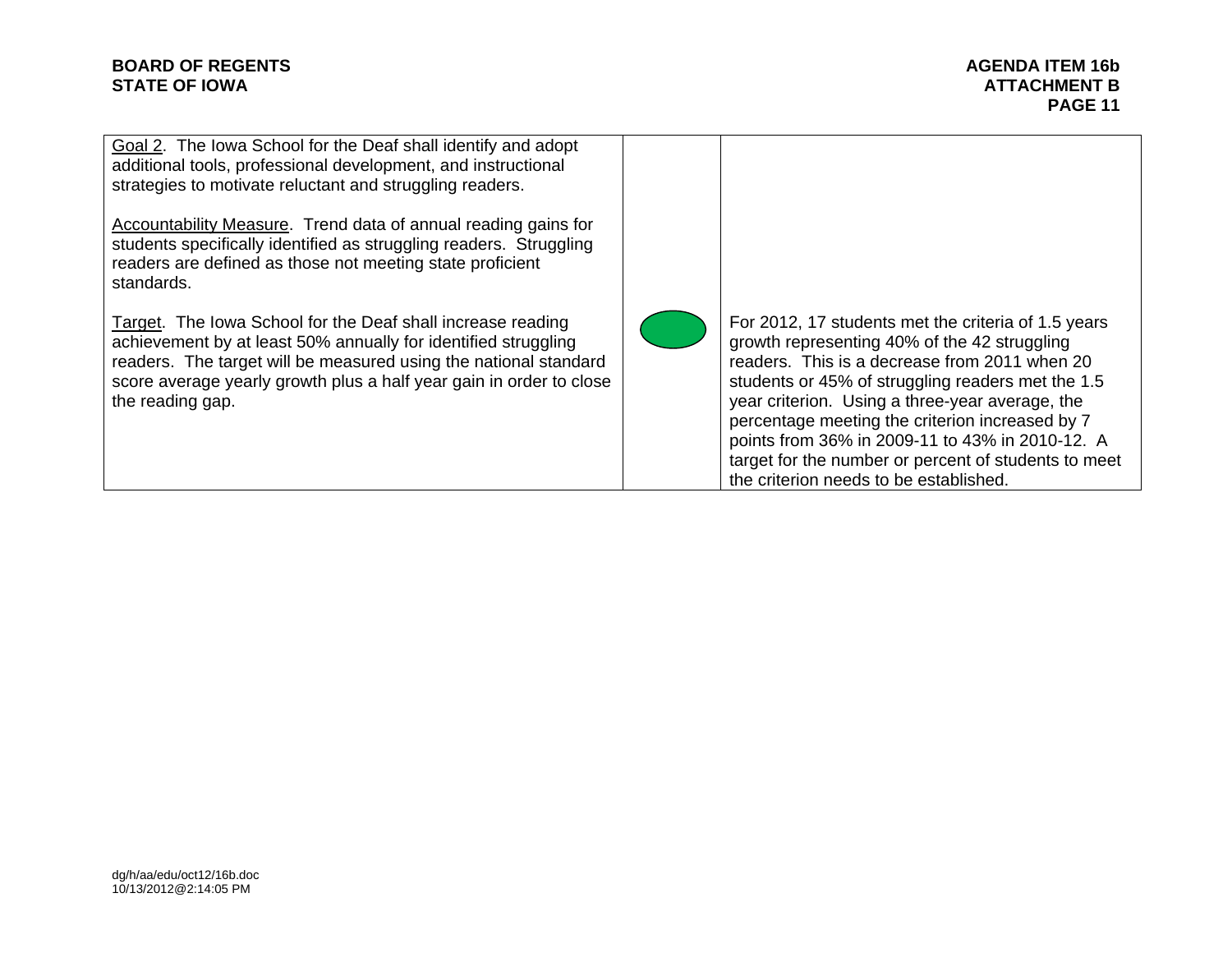### **BOARD OF REGENTS** AGENDA ITEM 16b **STATE OF IOWA** AND **ATTACHMENT B**

Goal 3 (BOR Goal 6). The Iowa School for the Deaf shall demonstrate that ISD student outcomes assessment enhances teaching, helps students achieve identified learning goals, and results in program improvement.

Accountability Measure. Summative and formative testing results are used to demonstrate student outcomes. Results are reported in the three year evaluations, IEPs, and on the ISD report cards. Documented strategies and revised strategies for identified student learning goals are recorded on teacher lesson plans and in the IEP progress monitoring. Postsecondary plans and resources are documented in each student's Exit IEP. The ISD Action Plan documents evidence of progress toward ongoing program improvements as described in the Iowa School Improvement Mode.

Target. ISD graduates shall demonstrate competence on student outcomes assessments for academic, vocational/career independence and independent living. ISD graduates shall have specifically documented postsecondary paths at the time of graduation that include university, community college, and/or vocational, and independent or supported living/working components.

The School has implemented the assessments needed to document student outcomes and are identified in the accountability measure. Future work for the School is to identify the areas of student focus, use the assessment data to determine baselines, and establish targets. This work will continue during Fall 2012 with targets expected to be established during the school year.